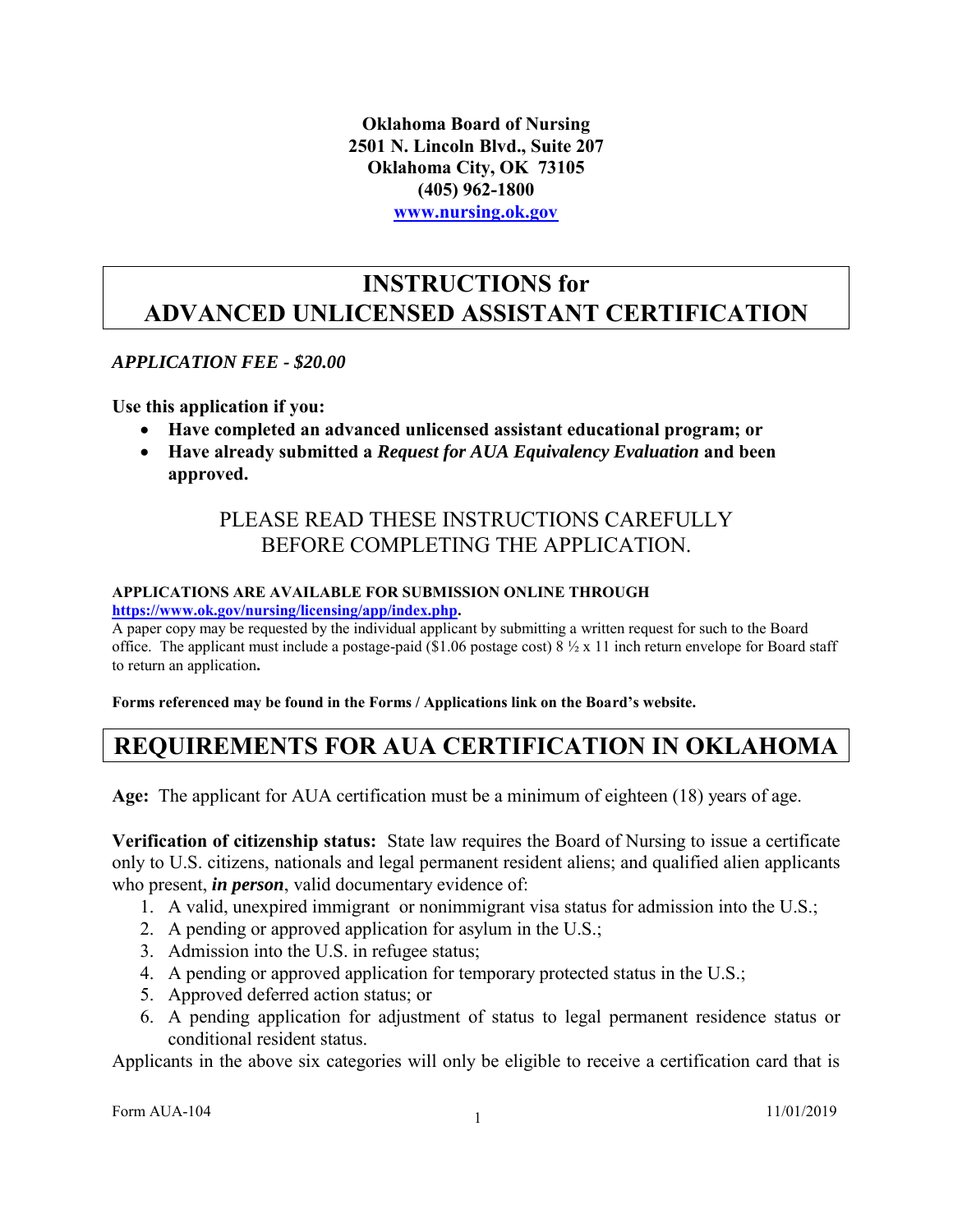valid for the time period of their authorized stay in the U.S., or if there is no date of end to the time period of their authorized stay, for one year. The certification card is required to indicate that it is temporary. The information will be verified through the Systematic Alien Verification for Entitlements (SAVE) Program, operated by the U.S. Department of Homeland Security.

**Completion of an advanced unlicensed assistant training program**: You must have completed an advanced unlicensed assistant training program approved by the Oklahoma Board of Nursing, or have completed equivalent training as approved by Board staff. A *Training Program Verification Statement* must be submitted to the Board from the director of the training program.

**Completion of the certification examination**: Once all other requirements for certification have been met, you will be made eligible to take the written and skills portions of the AUA certification examination. A registration form for the AUA certification examination will be mailed to you from the Board office, along with a list of approved testing sites. You may call to make an appointment to test at any approved testing site. **You must take the completed registration form with you when you go in to take the examination.**

**Review of criminal charges, disciplinary action, or judicial declaration of incompetence:** Effective January 1, 2013, state law (59 O.S. § 567.18.B.) requires each applicant for certification to have a fingerprint-based background check not more than ninety (90) days old from the time of submission of the application for certification. The background check consists of fingerprint-based searches of the Oklahoma State Bureau of Investigation (OSBI) and Federal Bureau of Investigation (FBI) Criminal History Record Information databases and name index searches of computerized databases containing criminal history records. Please see the "Instructions" section for further information on obtaining a fingerprint-based background check. Please read the *Privacy Act Statement and Applicant Notification* found in the Appendix to this set of instructions.

In addition to the background check, applicants for AUA certification who have ever been summoned, arrested, taken into custody, indicted, convicted or tried for, or charged with, or pleaded guilty to, the violation of any law or ordinance or the commission of any misdemeanor or felony, or requested to appear before any prosecuting attorney or investigative agency in any matter; or have ever had disciplinary action taken against a nursing license, certification or registration, any professional or occupational license, registration, or certification and/or any application for a nursing or professional or occupational license, registration, or certification or if there is currently any investigation of your nursing license, registration, or certification; and/or any professional or occupational license, registration, or certification; and/or any application for a nursing and/or professional or occupational license, registration, or certification in any state, territory or country, **or** have ever been judicially declared incompetent are required to notify the Oklahoma Board of Nursing in writing. A "report in writing" means that the applicant/licensee provided a signed and dated description stating in his/her own words the date, location, and circumstances of the incident, and if applicable, the resulting action taken by the court, agency, or disciplinary board. The report may be in the form of a letter or a statement in the provided space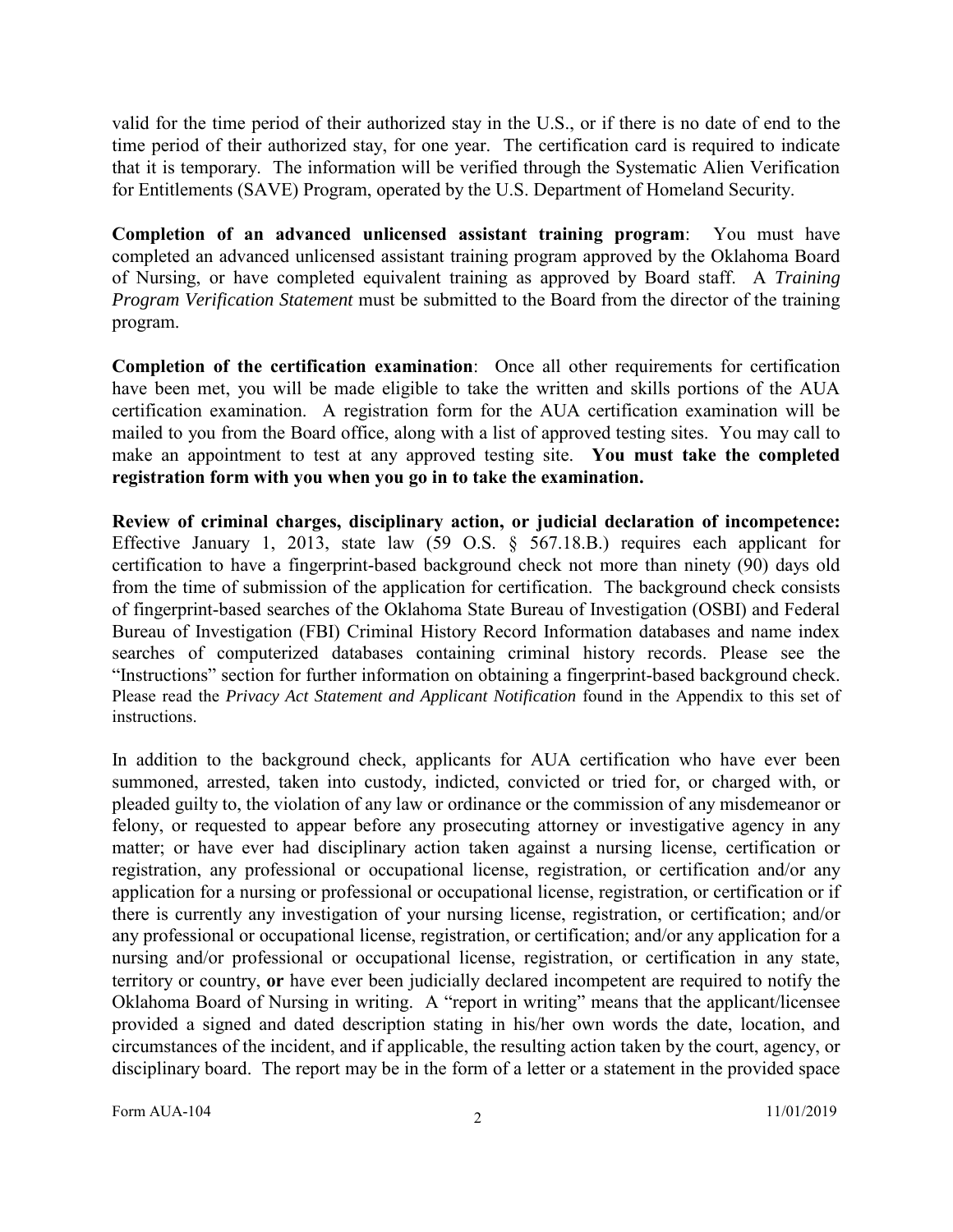on the application. The report must be accompanied by certified court records or a board order. A verbal report does not constitute a "report in writing". A written report not accompanied by a full set of certified court records or the board order(s) does not constitute a "report in writing". Failure to report such action is a violation of the *Oklahoma Nursing Practice Act*.

An applicant for AUA certification must submit to the Oklahoma Board of Nursing "certified written evidence that the applicant has never been convicted of a felony crime that substantially relates to the occupation of nursing and poses a reasonable threat to public safety" [59 O.S. § 567.6a].

#### **INSTRUCTIONS FOR COMPLETION OF THE APPLICATION**

1. *Completion of application*: The application should be completed and submitted online on the Board's website: [https://www.ok.gov/nursing/licensing/app/index.php.](https://www.ok.gov/nursing/licensing/app/index.php) You must complete all modules of the application with your **full legal name** which is the name on your birth certificate and any subsequent legal name changes. Please indicate "NMN" if you do not have a middle name. **You must provide a Social Security number on the application**. This information is mandatory, pursuant to 56 O.S. § 240.21A, for administration of the tax laws of the State of Oklahoma.

If you are submitting a hard copy application, **you may NOT use correction fluid on the application**. When you are finished entering your information, sign the application LEGIBLY, using your full legal name.

The Board's newsletters are now provided by electronic mail, so it is recommended you provide an e-mail address on the application.

2. *Citizenship:* All applicants for certification must complete the appropriate *Evidence of Status* form.

If you are a U.S. citizen, U.S. national, or legal permanent resident alien, you must submit a photocopy of one of the documents listed under "Acceptable Documents to Establish Evidence of Citizenship" on the *Evidence of Status* form *Part A*. A certificate will not be issued until the appropriate documentation is submitted.

According to State law, **if you are a qualified alien, you must bring in person** the *Evidence of Status* form to the Board office along with the original documents that support your qualified alien status, as shown on the *Evidence of Status Part B* form. At the Board office, a staff member will copy your qualified alien status documentation and will notarize the *Evidence of Status* form.

3. *Background Check:* Each applicant must provide fingerprint images to be used for the purpose of permitting a state and national criminal history records search through the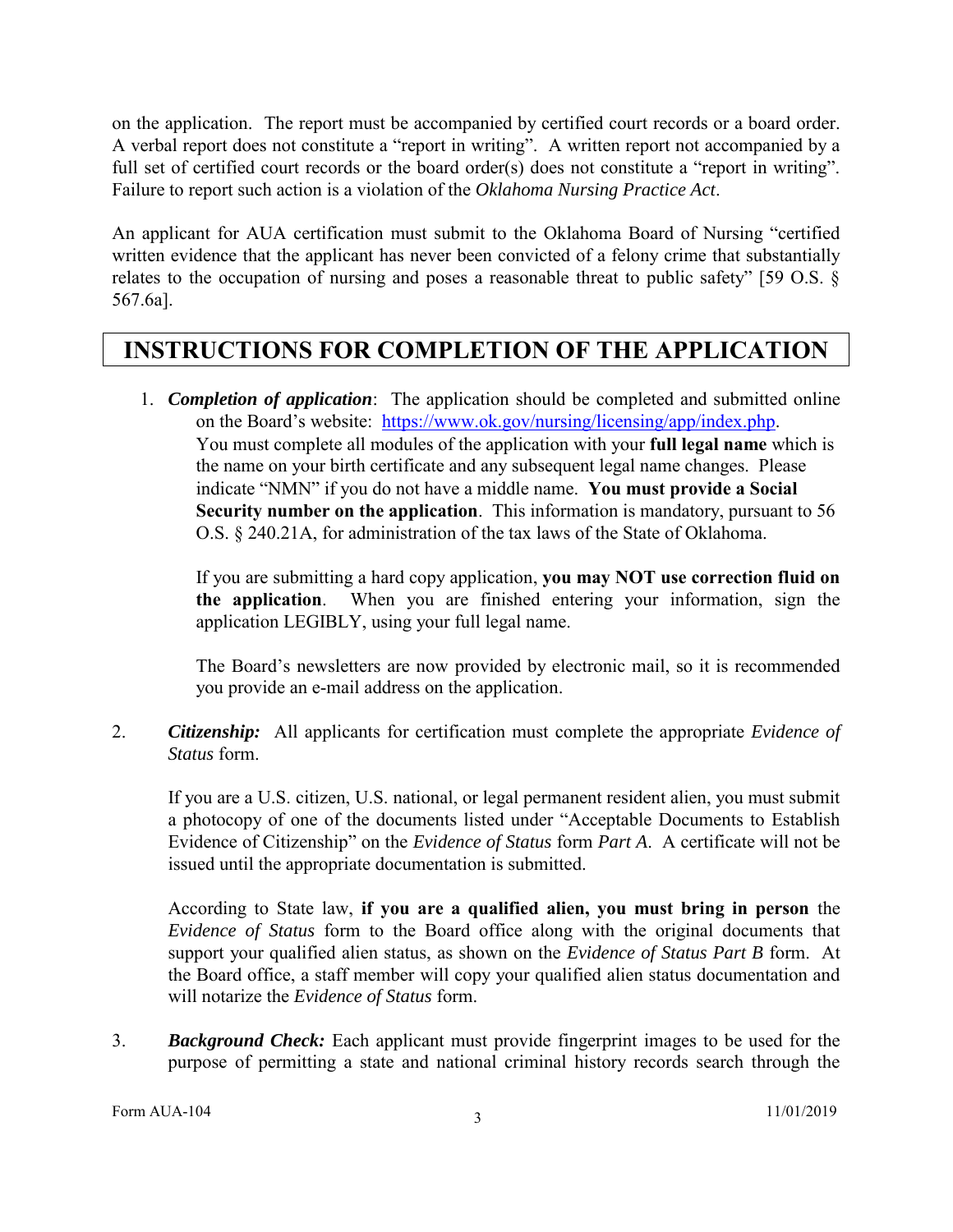OSBI and FBI. The criminal history records search must be conducted through the Board's vendor, L-1 (MorphoTrust) no more than ninety (90) days prior to receipt of the application in the Board office. The results of the search are provided directly to the Board office by the Oklahoma State Bureau of Investigation (OSBI) usually within one to two weeks. Procedures for changing, correcting or updating OSBI and / or FBI results are set forth in Title 28, C.F.R., §16.34 and will be furnished as needed. Please read the *Privacy Act Statement and Applicant Notification* found in the Appendix to this set of instructions.

There are two options for obtaining the fingerprints:

**Option 1**: **If you have an Oklahoma mailing address**, you will need to go to an IdentoGo center sponsored by L-1 (MorphoTrust) located within the state to provide fingerprints electronically. These sites are available by appointment only. You must visit the following website to schedule an appointment: **[www.identogo.com,](http://www.identogo.com/)** or you must call (877) 219-0197 to make an appointment. Payment can be made during your appointment or online when scheduling. **Please note that your fingerprints must be obtained electronically only at an IdentoGO (L-1/ MorphoTrust) site.**

**Option 2**: **If you have an out-of-state mailing address,** Board staff will mail you specific fingerprint cards that you must take to a local law enforcement agency to obtain the fingerprints. An addressed envelope will be provided as the fingerprint cards **must be mailed by the law enforcement agency directly to L-1 (MorphoTrust).** You are responsible for the postage and the costs associated with obtaining your fingerprints. **Please note that you must wait to receive the specific coded fingerprint cards from the Board office prior to obtaining your fingerprints.** OR If you prefer to access an L1 location within the State of Oklahoma, you may follow the instructions above for in-state applicants

4. *Criminal Charges, Disciplinary Action, or Judicial Declaration of Mental Incompetence:* If you answer "yes" to the criminal charge, discipline, or competency questions on the application, you must **submit a statement on the application form, describing the date, location and circumstances of the incident, and the resulting action taken by the court or disciplinary board**. If you have more than one incident you are reporting, you must speak to every case/charge that has been filed. If you have reported a history of being summoned, arrested, taken into custody, indicted, convicted or tried for, or charged with, or pleaded guilty to, the violation of any law or ordinance or the commission of any misdemeanor or felony, or being requested to appear before any prosecuting attorney or investigative agency in any matter, you must submit **certified copies of the Information Sheet** (brief summary of the incident prepared by the court)**, Affidavit of Probable Cause, Charges** (listing of the charges brought against you)**, Judgment and Sentencing** (findings of the court and sentence imposed**), and verification that sentencing requirements are complete**. Certified copies are copies of court records obtained from the courthouse in the county/city where the action occurred,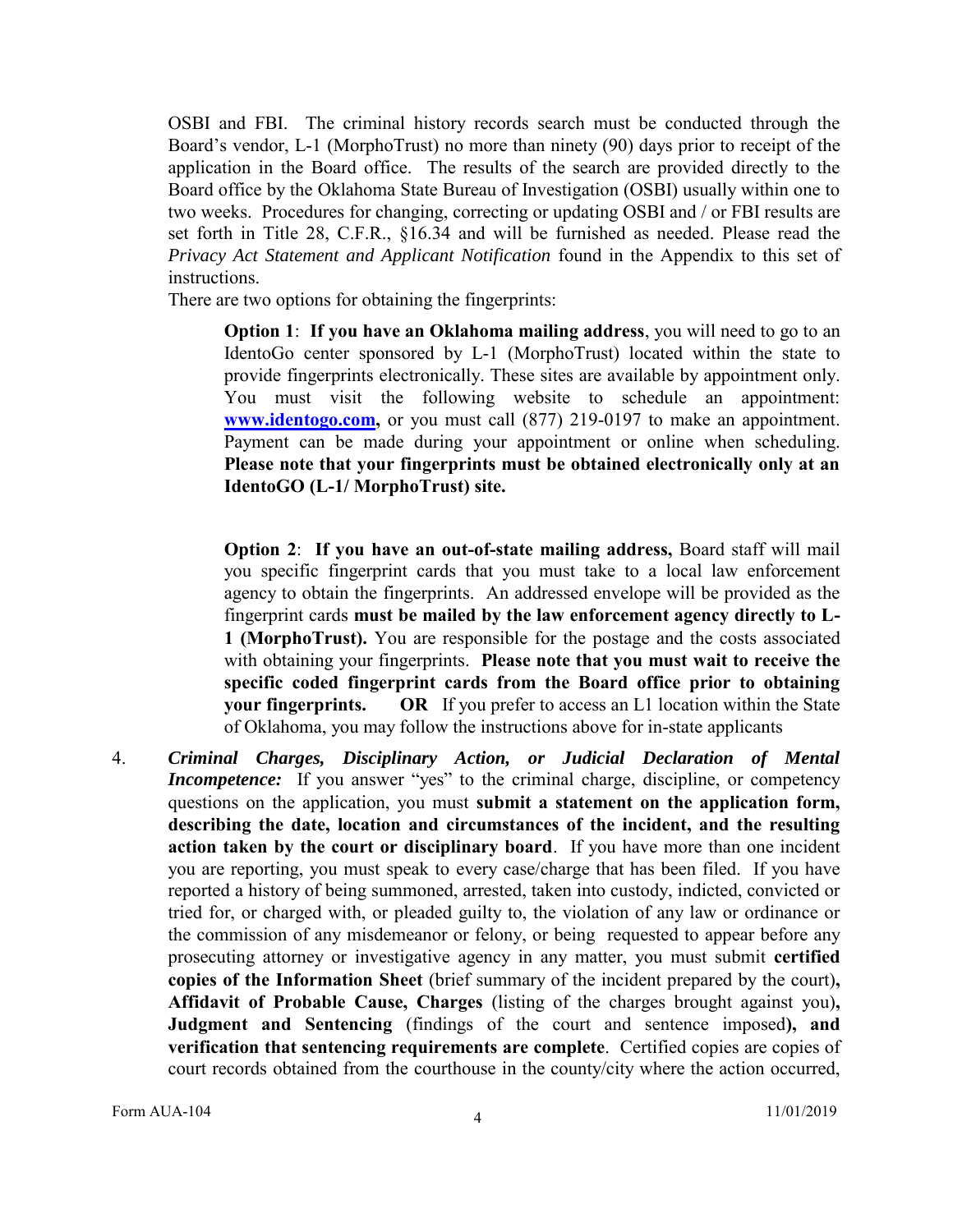dated and signed by the court clerk, and affixed with the court seal. You may obtain these documents from the courthouse in the county/city or in the federal court of the district in which the court action occurred. If no records are found, have the agency provide a certified letter stating no records were found in a search from the date of offense through current. **Internet court documents (such as OCIS case reports) and faxed records will not be accepted. Please note that you must report** *all* **arrests and/or charges that have been brought against you**.

If you have reported a history of disciplinary action taken against a nursing license, certification or registration, any professional or occupational license, registration, or certification and/or any application for a nursing or professional or occupational license, registration, or certification or if there is currently any investigation of your nursing license, registration, or certification; and/or any professional or occupational license, registration, or certification; and/or any application for a nursing and/or professional or occupational license, registration, or certification in any state, territory or country, please request that a certified copy of the Board order be submitted directly to the Board office from the licensing agency. If you have reported a history of judicial declaration of mental incompetence, please contact the Board office for further instructions.

**It is recommended you submit this material 2 to 4 months prior to graduation.**

- 5. *Fee***:** Payment can be made in the form of VISA, MasterCard or electronic fund transfer when completing the application online in the License Registration link.
	- If a hard copy application is submitted, attach to your application a money order, certified check or cashier's check in the amount of \$20.00 payable to the Oklahoma Board of Nursing. **Personal checks will not be accepted.** If the fee is not submitted with the application or if the fee is incorrect, the application will be immediately returned without review. Submit the application and fee to the Oklahoma Board of Nursing.

#### **TRAINING PROGRAM VERIFICATION STATEMENT**

A *Training Program Verification Statement* should be submitted from your program after you have graduated. This form must be completed by the AUA training program, signed by the program director, and notarized.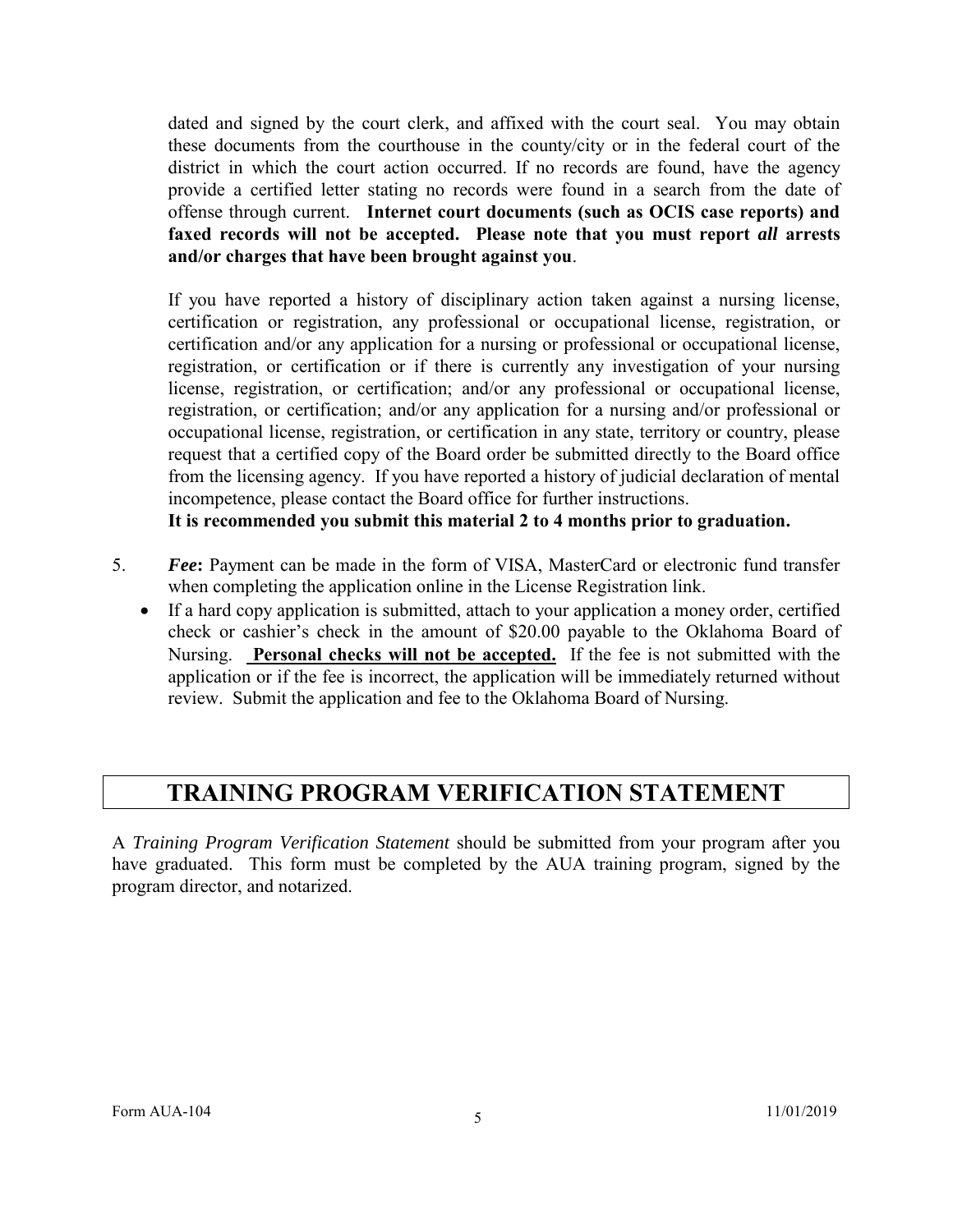### **TAKING THE AUA EXAMINATION**

After your application has been reviewed and approved, you will receive a registration form from the Board. When you have completed this form and attached the registration fee, you can call to make an appointment to take the written and skills examination at an approved testing center. After your testing is completed, the testing center will submit the registration form and your fee to the testing service with your examinations. The testing service will grade your examination and provide the results to the Oklahoma Board of Nursing, who will notify you of the results and provide a certification card. **Until you are certified, you cannot work in the position of an Advanced Unlicensed Assistant.** 

#### **GENERAL INFORMATION**

You are required to notify the Board in writing of any address changes occurring during the registration and testing process. This notification must be signed and submitted in person, by mail, or by facsimile.

Your application to the Board is valid for one year after receipt. After that time, a new application and fee must be submitted. If you take and fail either part of the examination, a rewrite application and fee must be submitted. Applications are processed in the order they are received. You may view average processing times of a completed application on our website in the Agency Data / Statistics / Quarterly Statistics link. Repeated telephone calls to check on the status of your application will delay, rather than facilitate, the processing of your application.

AUA certificates expire the last day of the certificant's birth month in odd-numbered years following the date of issuance. The application fee includes the processing of your application and certification through the current renewal period. **Fees are not pro-rated and are nonrefundable.**

In accordance with Oklahoma law (59 O.S.  $\S$  567.7 E), the Executive Director shall suspend the license or certificate of a person who submits a check, money draft, or similar instrument for payment of a fee which is not honored by the financial institution named. The suspension becomes effective ten (10) days following delivery by certified mail of written notice of the dishonor and the impending suspension to the person's address on file. Upon notification of suspension, the person may reinstate the authorization to practice upon payment of the fees and any and all costs associated with notice and collection. The suspension shall be exempt from the Administrative Procedures Act.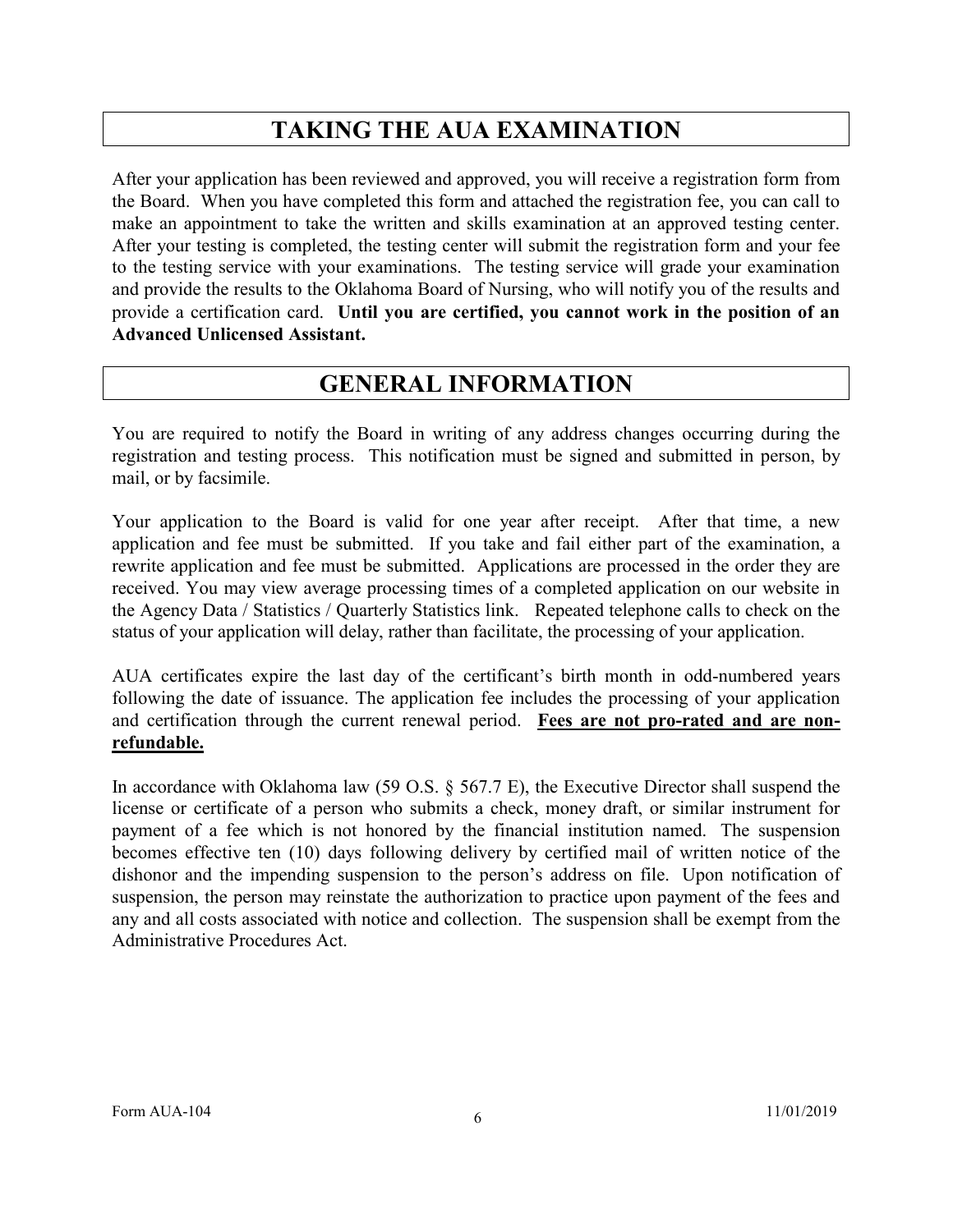#### **COMMON MISTAKES THAT DELAY PROCESSING**

- **Failing to submit fingerprint images to be used for the purpose of permitting a state and national criminal background search no more than 90 days prior to receipt of the application in the Board office**
- **Leaving application questions incomplete or unanswered, or using correction fluid on the application**
- **Not providing a Social Security number or a full legal name (with the notation "NMN" if no middle name)**
- **Failing to provide license or certificate numbers, if the applicant holds another health-related license or certificate**
- **Failing to sign and date the application, or signing illegibly**
- **Failing to submit an** *Evidence of Status* **form and supporting documentation**
- **Failing to request that a** *Training Program Verification Statement* **be submitted directly by the AUA program, or having a different name on the application than the name on the** *Statement*
- **Failing to provide a complete description and documentation regarding history of criminal charges, disciplinary action, or judicial declaration of incompetence**